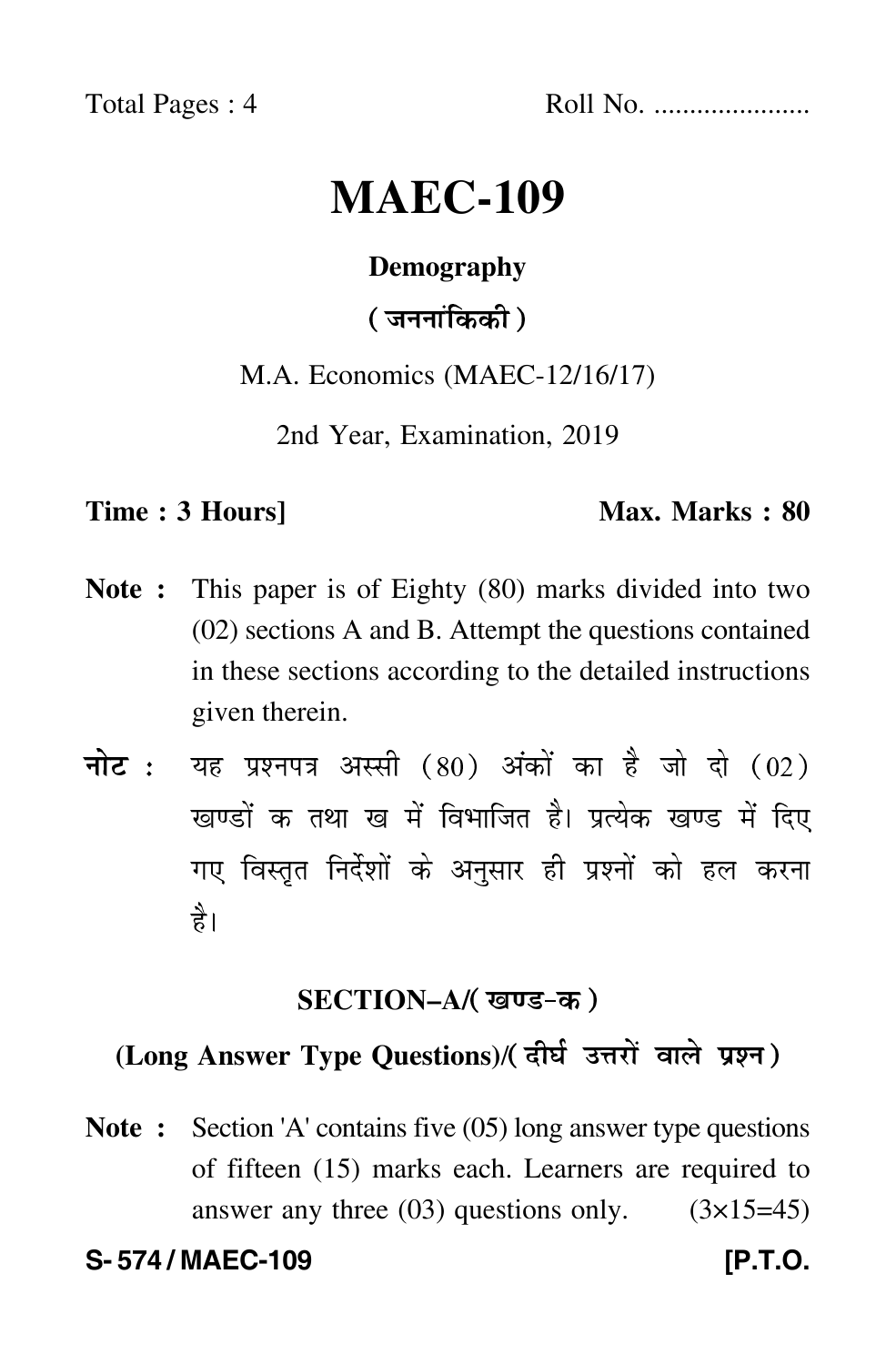- <mark>नोट</mark> : खण्ड 'क' में पाँच (05) दीर्घ उत्तरों वाले प्रश्न दिये गये हैं, प्रत्येक प्रश्न के लिए पन्द्रह (15) अंक निर्धारित हैं। शिक्षार्थियों को इनमें से केवल तीन (03) प्रश्नों के उत्तर देने हैं।
- **1.** Explain Malthusian theory of population. What methods he suggested to control population ? माल्थस के जनसंख्या सिद्धान्त की व्याख्या कीजिए। उन्होंने कौन से उपाय जनसंख्या को नियन्त्रित करने के लिए सुझाए?
- **2.** Analyse the factors of population growth and their interdependence.

जनसंख्या वृद्धि के घटक एवं उनकी अन्तनिर्भता की समीक्ष -कीजिए।

- **3.** What are the obstacles in the way of family planning and suggestions to remove hurdles in family planning. परिवार नियोजन के रास्ते में क्या अवरोध हैं और उन्हें दूर करने के उपाय सुझाइए।
- **4.** What are the factors affecting fertility ? प्रजननता को प्रभावित करने वाले तत्त्व क्या हैं? -
- **5.** Write in detail characteristics, causes and effects of urbanisation.

नगरीकरण की विशेषताओं, कारणों एवं प्रभाव को विस्तृत रूप में --लिखिए।

**S- 574 / MAEC-109 [ 2 ]**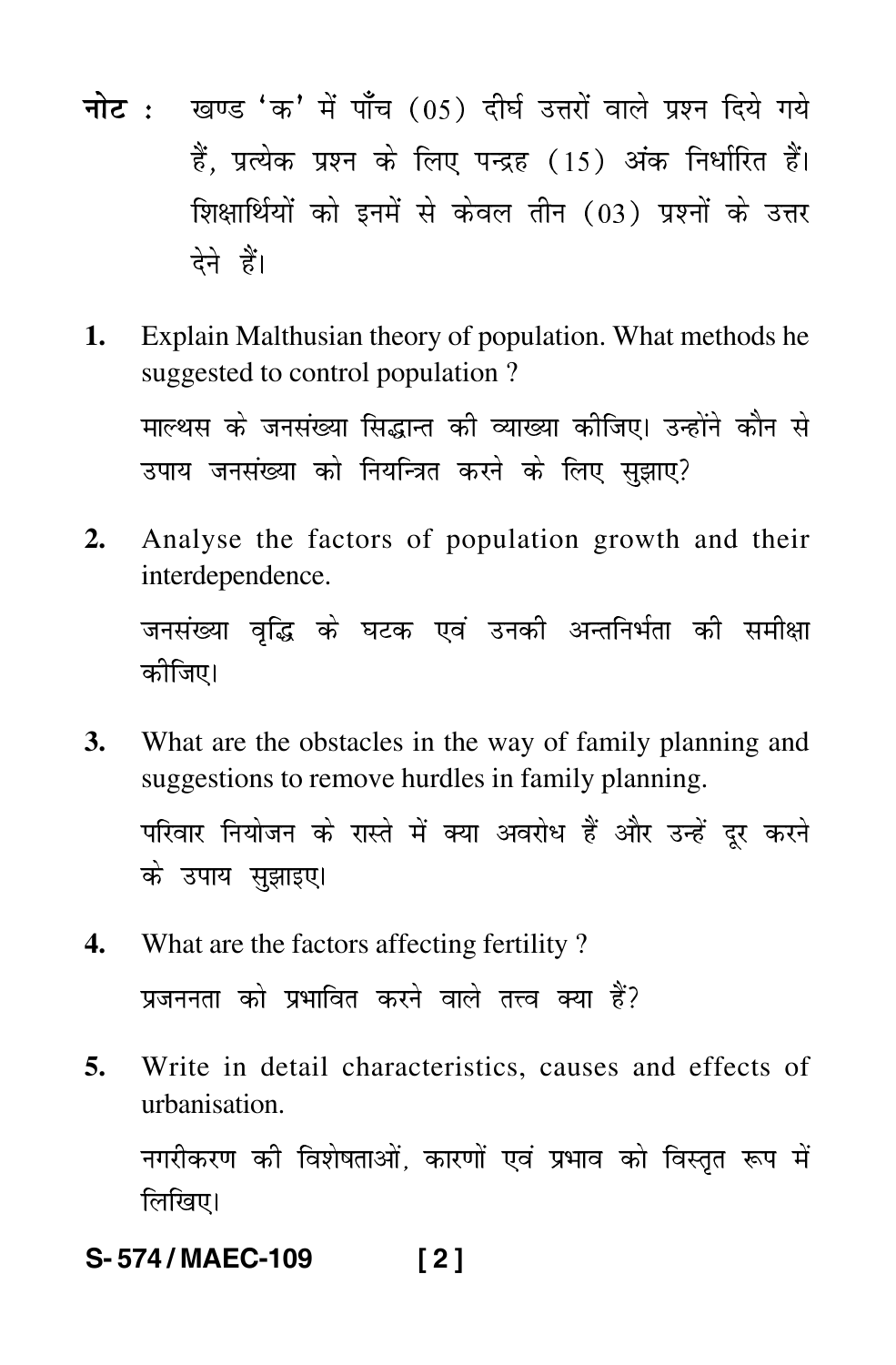### **SECTION–B/**

# **(Short Answer Type Questions)**/

**Note :** Section 'B' contains eight (08) short answer type questions of seven (07) marks each. Learners are required to answer any five (05) questions only.

 $(5 \times 7 = 35)$ 

- <mark>नोट</mark> : खण्ड 'ख' में आठ (08) लघु उत्तरों वाले प्रश्न दिये गये हैं, प्रत्येक प्रश्न के लिए सात (07) अंक निर्धारित हैं। शिक्षार्थियों को इनमें से केवल पाँच (05) प्रश्नों के उत्तर देने हैं।
- **1.** Importance of pupulation projection. जनसंख्या प्रक्षेपण का महत्त्व।
- **2.** Methods of human resource formation in underdeveloped countries.

अर्द्धविकसित देशों में मानव संसाधन निर्माण के उपाय। -

- **3.** Meaning and definition of migration. प्रवास का अर्थ एवं परिभाषा। --
- **4.** Concept of different death rates. विभिन्न मृत्यु दरों की अवधारणा। -
- **5.** National literacy mission. राष्ट्रीय साक्षरता मिशन।

**S- 574 / MAEC-109 [ 3 ] [P.T.O.**